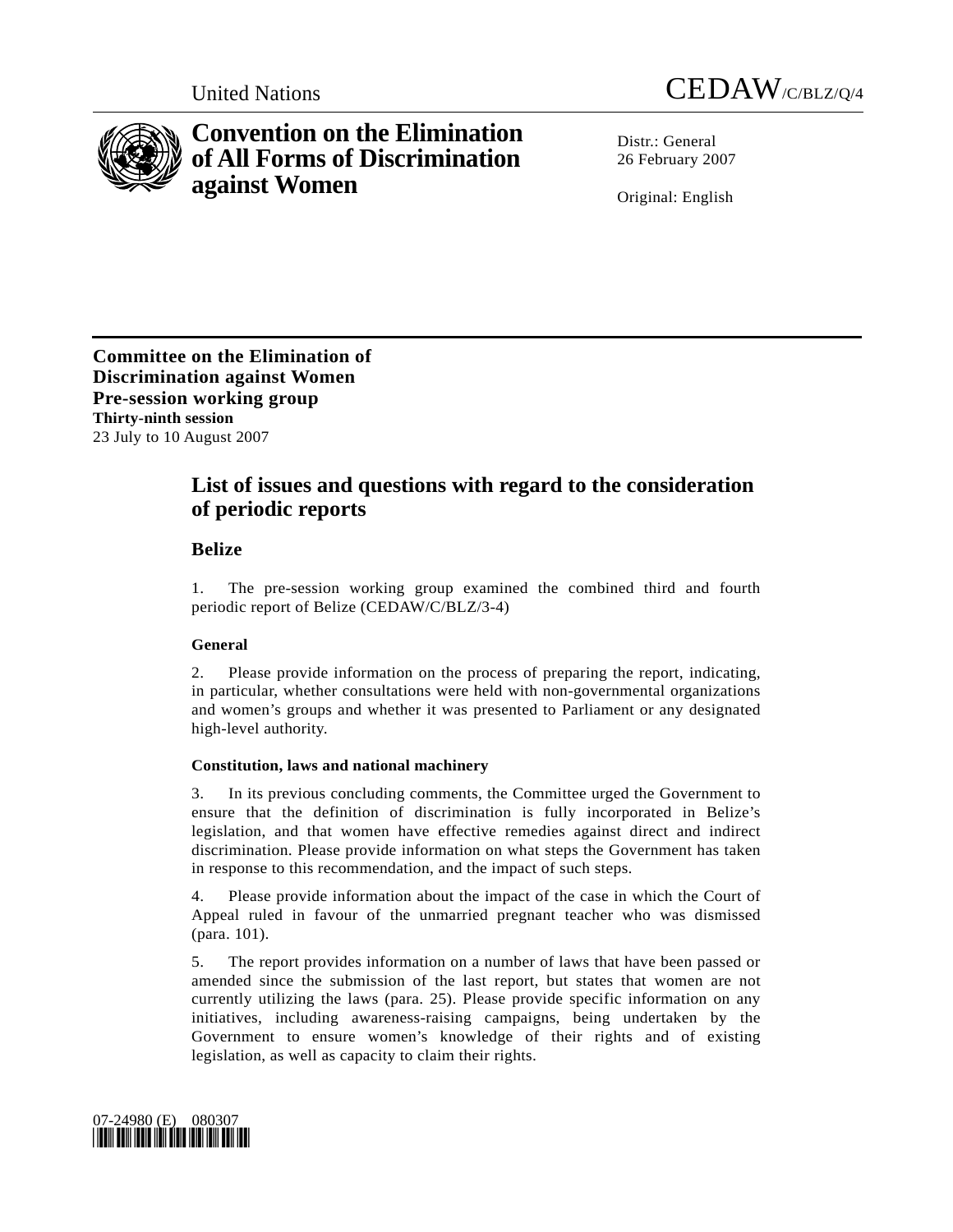6. The report states that the Women's Department and the National Women's Commission are compromised by a number of factors: a lack of financial and human resources (para. 37), weak measures to evaluate the impact of laws and policies on the status of women, and insufficient monitoring to the implementation of the Convention (para. 36). Please explain the measures the Government is taking to address these problems, including technical training and enhancing the national machinery for the advancement of women with adequate decision-making capacity and financial and human resources.

7. In its previous concluding comments, the Committee recognized that the multi-ethnic and multicultural character of Belize presented a particular challenge to the Government for the achievement of equality for all women in Belize. Please explain how the Government has responded to this challenge, including the extent to which policies and programmes give targeted attention to women of different ethnic and cultural groups in areas such as education, health and employment, in line with article 4, paragraph 1, of the Convention which calls for temporary special measures to achieve the de facto equality between men and women.

#### **Violence against women, and trafficking**

8. The report points out that the pattern of increases for domestic violence is about 10 per cent per annum and that there is inadequate level of sensitivity to domestic violence in the judicial and social protection systems (paras. 201 and 209). Please provide information on the steps the Government is taking to ensure that the provisions of the Domestic Violence Act are utilized by women, and whether it has instituted training and awareness-raising for judges, social service providers and the general public. Also, are there any government-funded shelters for victims of domestic violence?

9. The report provides no information on other forms of violence against women such as rape and sexual assault. Please provide statistical data about such forms of violence, and describe the steps that are being taken to develop a comprehensive strategy to address all forms of violence against women, including prevention, capacity-building and awareness-raising programmes for various groups, such as the police, lawyers, health and social workers and the judiciary, and the general public.

10. The report states that Belize is a destination country for trafficking (para. 73). Please provide further details about trafficking of women, in particular, statistical data on women trafficked into Belize, traffickers prosecuted and punished, information about the rehabilitation and social services available to women and girl victims of trafficking, resources to support such services, as well as permits for women and girl victims of trafficking to stay in the country.

11. Please provide details on the Trafficking in Persons Study which was due to be conducted in 2004 (para. 76). In particular, please provide information on the purpose of the study, the implementation of policies resulting from the findings, and their impact on the elimination of trafficking.

#### **Temporary special measures**

12. The report notes that there are no official policies aimed at accelerating the de facto equality of women. In the light of the Committee's general recommendation 25 on article 4, paragraph 1 of the Convention, please indicate why quotas or targets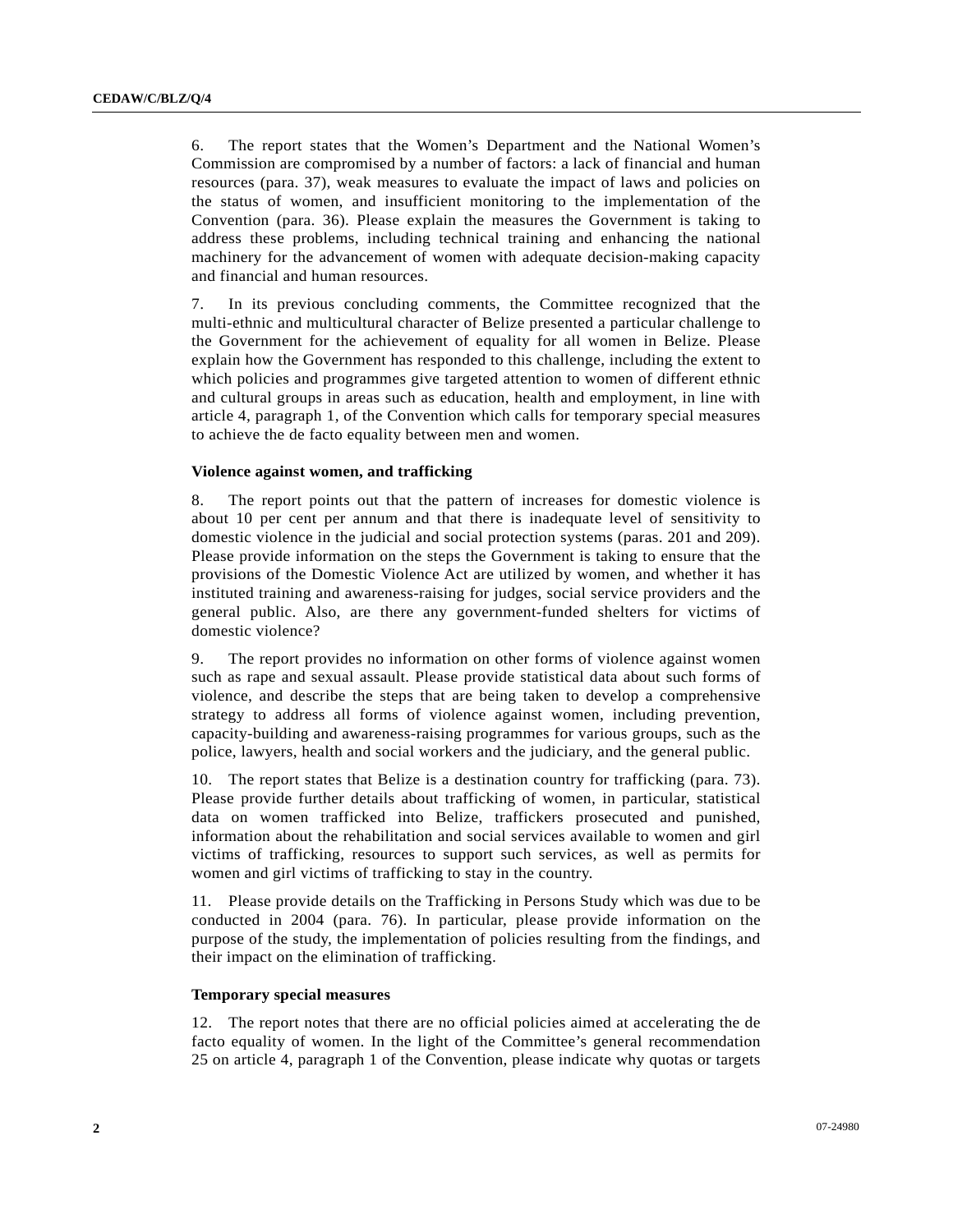are not used to increase the number of women in all spheres, and what, if any, steps the Government is taking to make use of the provision of article 4, paragraph 1.

#### **Stereotypes and education**

13. The report provides no details on the strategy the Government is taking to address the prevalence of stereotypes which inhibit the full participation of women in society, or the efforts the Government has taken to eliminate stereotypes across all sectors and spheres, in accordance with article 5 (a) of the Convention. Please provide details on any actions aimed at the elimination of stereotypes and also on the impact of gender mainstreaming in all Government policies and programmes conducted by the Gender Integration Committee (para. 54).

14. Please provide information about the portrayal of women in the media, including the Regional Project in which Belize participated to address sex role stereotyping in the media (para. 60). Please describe how the results of the project informed policy aimed at addressing sex role stereotyping.

15. The report provides information about the guidebook for Primary School Teachers (para. 57). Please provide details about the impact of the guidebook at primary school level, and how the education system at all levels actively promotes gender equality and the eradication of gender-based stereotypes.

16. The report notes that women are still concentrated in traditional careers such as nursing and teaching (para. 97). Please provide data on the number of women compared to men in traditional and non-traditional fields of study in tertiary institutions, and trends over time. Please describe what time-bound strategies and targets are in place for increasing the number of female students in non-traditional fields of study, and progress in achieving them.

#### **Participation in public life**

17. Please provide information on the steps the Government has taken to address the under-representation of women in political and public life, including the reluctance of women to offer themselves as candidates for public office, taking into account general recommendation No. 25 on article 4, paragraph 1 of the Convention, and general recommendation No. 23 on women in public life.

#### **Employment**

18. In its previous concluding comments, the Committee expressed its concern about the low and falling labour force participation rate of women. The report points out that the labour force participation of women is relatively low at 43.2 per cent (para. 123). Please clarify what steps the Government has taken to improve women's labour force participation, and the impact of such measures. Also please provide information on programmes for women entrepreneurs, including to enhance their access to loans and credit.

19. While there is legislation establishing one minimum wage in Belize, the report notes that male-dominated jobs continue to attract higher wage rates than femaledominated jobs (para. 136). The Committee, in its previous concluding comments, urged the Government to assess the reasons for women's lower earnings with a view to adopting adequate measures to reverse this trend. Please provide information on